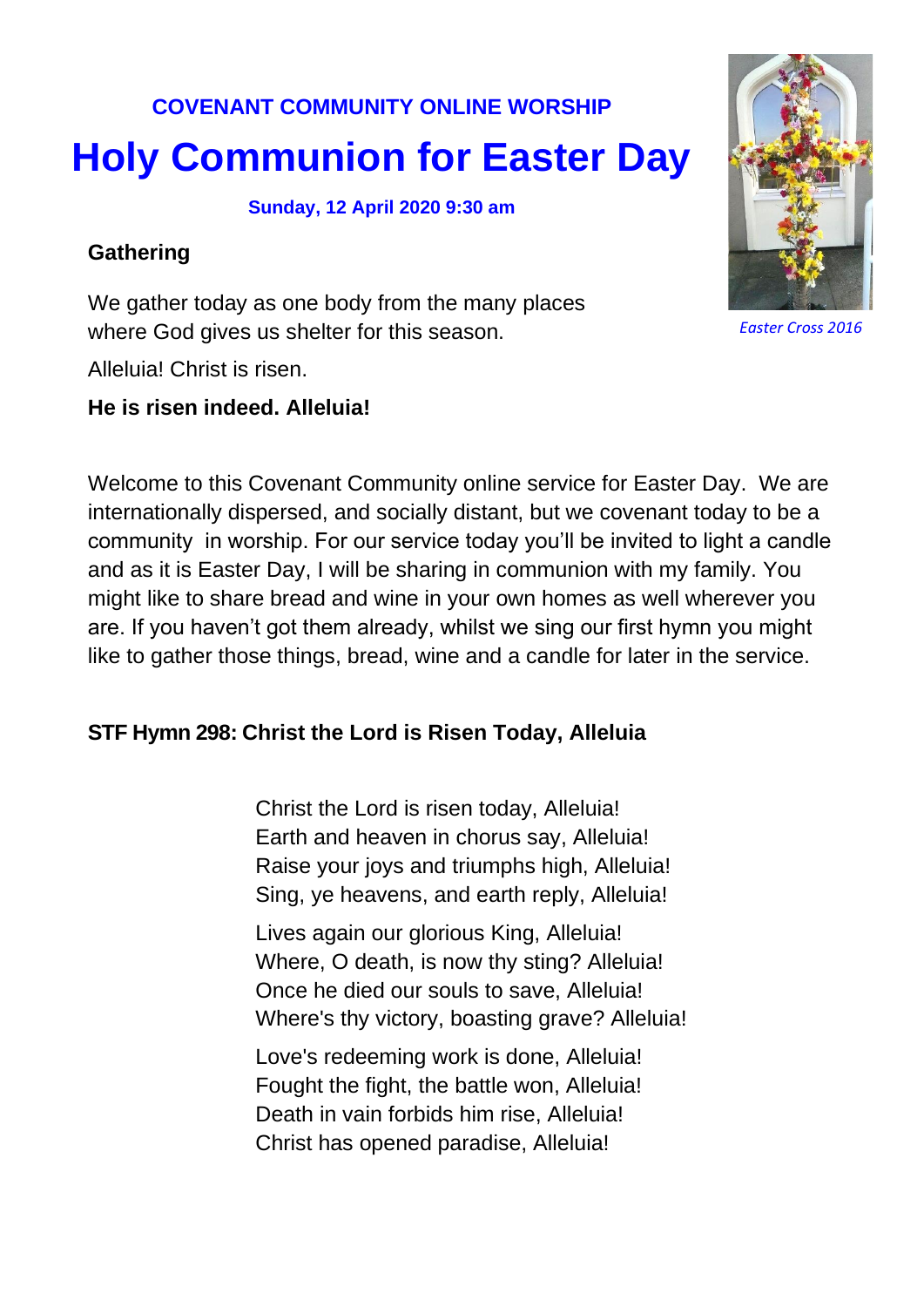Soar we now where Christ has led, Alleluia! Following our exalted Head, Alleluia! Made like him, like him we rise, Alleluia! Ours the cross, the grave, the skies, Alleluia!

*Charles Wesley 1707–1788.*

#### *A candle is lit and you are invited to light a candle at home, saying:*

**We light this candle as a symbol of our faith and hope. For our future as a covenant community; our future as a people; our future in this pandemic. We trust in the alchemy of the Holy Spirit to bring her dream to life here amongst us. Gather your people, O God, that your dream for us may come true. Amen.**

#### **A prayer of affirmation and awareness**

Loving God, who brings resurrection life Out of the darkness and despair of death Who opens our tombs and calls us out Into a freedom beyond anything we could imagine for ourselves:

**We cry out to you in pain for all that is wrong in our world. We hold before you our painful awareness of evil.**

#### *Silence*

We affirm that we are made in your image and likeness.

**We affirm that your love and power and grace Inspires, frees and empowers us. Thanks be to God!**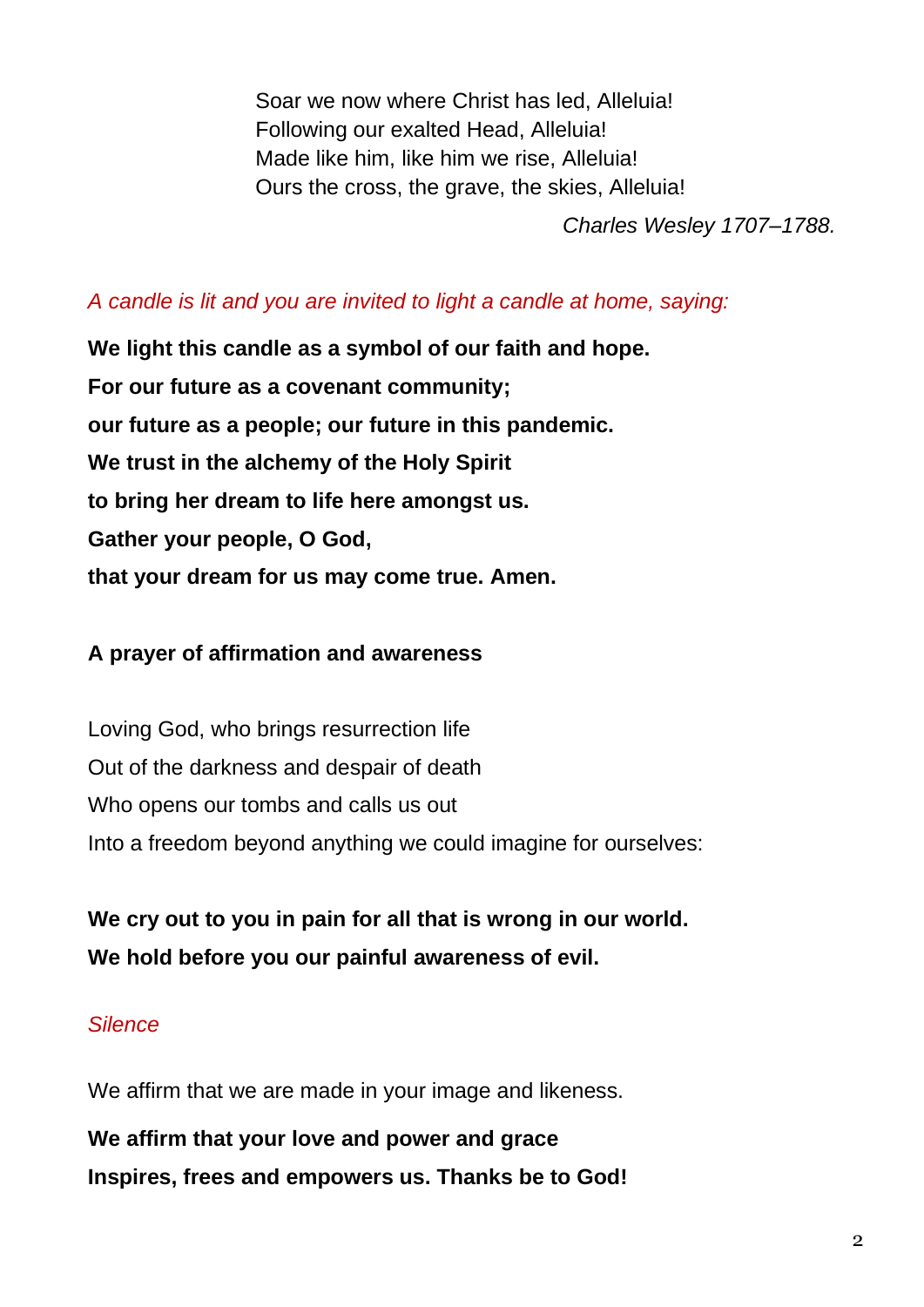## **Bible Reading**

#### **Matthew 28.1–10**

After the sabbath, as the first day of the week was dawning, Mary Magdalene and the other Mary went to see the tomb. And suddenly there was a great earthquake; for an angel of the Lord, descending from heaven, came and rolled back the stone and sat on it. His appearance was like lightning, and his clothing white as snow. For fear of him the guards shook and became like dead men. But the angel said to the women, "Do not be afraid; I know that you are looking for Jesus who was crucified. He is not here; for he has been raised, as he said. Come, see the place where he lay. Then go quickly and tell his disciples, 'He has been raised from the dead, and indeed he is going ahead of you to Galilee; there you will see him.' This is my message for you." So they left the tomb quickly with fear and great joy, and ran to tell his disciples. Suddenly Jesus met them and said, "Greetings!" And they came to him, took hold of his feet, and worshiped him. Then Jesus said to them, "Do not be afraid; go and tell my brothers to go to Galilee; there they will see me."

#### **STF Hymn 309: See, what a morning, gloriously bright,**

See, what a morning, gloriously bright, With the dawning of hope in Jerusalem; Folded the grave-clothes, tomb filled with light, As the angels announce. "Christ is risen!" See God's salvation plan, Wrought in love, borne in pain, paid in sacrifice, Fulfilled in Christ, the Man, For He lives: Christ is risen from the dead!

See Mary weeping, "Where is He laid?" As in sorrow she turns from the empty tomb; Hears a voice speaking, calling her name; It's the Master, the Lord raised to life again! The voice that spans the years, Speaking life, stirring hope, bringing peace to us, Will sound till He appears, For He lives: Christ is risen from the dead!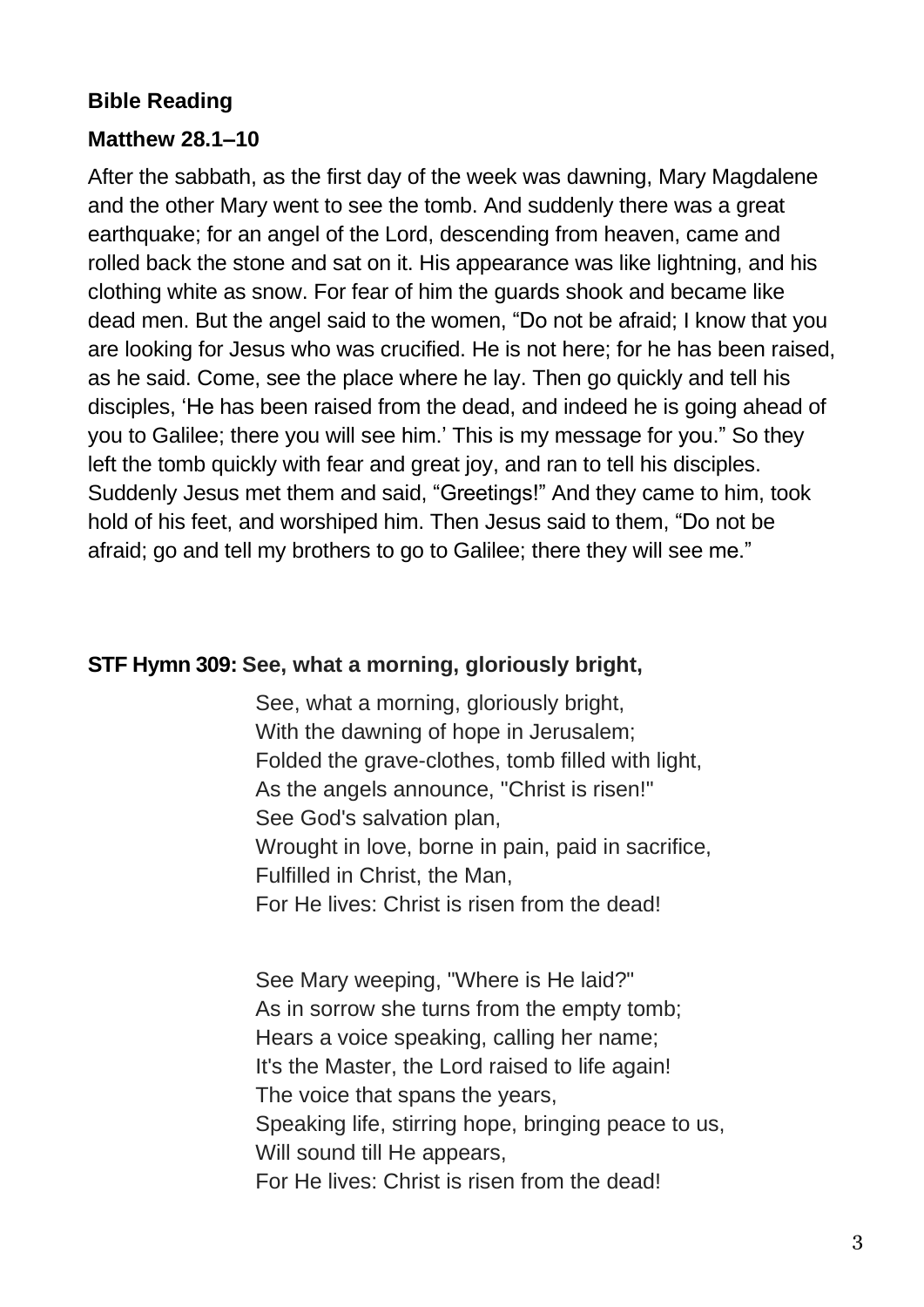One with the Father, Ancient of Days, Through the Spirit who clothes faith with certainty. Honour and blessing, glory and praise To the King crowned with power and authority! And we are raised with Him, Death is dead, love has won, Christ has conquered; And we shall reign with Him, For He lives: Christ is risen from the dead!

*Stuart Townend b. 1963 & Keith Getty b. 1974*

## **The Sermon**

Easter is the high point of the Christian Calendar and the oldest Christian festival. All the first Christians, and Christ himself, were Jewish, but in the resurrection, Christianity, which had been nurtured in the bosom of Judaism, began its journey towards becoming a distinctive faith community. And it all began with a group of women, and one woman in particular Mary Magdalene. Mary Magdalene is the only character reported to be present in all 4 of the gospel accounts of the resurrection and in John's account she is the only person present.

However, what is especially striking about this story for me is not that Jesus, chose to reveal his resurrection to women, who at that time would have been viewed as unreliable witnesses because they were not male. Rather it is that Matthew alone records the moment of resurrection: *a great earthquake; for an angel of the Lord, descending from heaven, came and rolled back the stone and sat on it.*

I love that imagery. It feels like a drop the mic moment doesn't it? The angel descends from heaven, great earthquake, rolls the stone away, sits on it, drops the mic then folds his arms. Whaddup? Obviously in my head the angel is either black or a rapper….

Whereas, in the other gospels by the time Mary and the other women arrived, the stone had already been rolled away, in Matthew's account they appear on the scene as the earthquake occurs, the angel descends, and the stone is rolled away. And for added effect, the angel sat on the stone and invited them to look at the place where Jesus had been laid. All this happens as the sun was rising, God's Son was also raised.

We have to acknowledge that this is hard for many to believe, one of the big stumbling blocks of Christianity, the claim of the bodily resurrection of Jesus, and the empty tomb.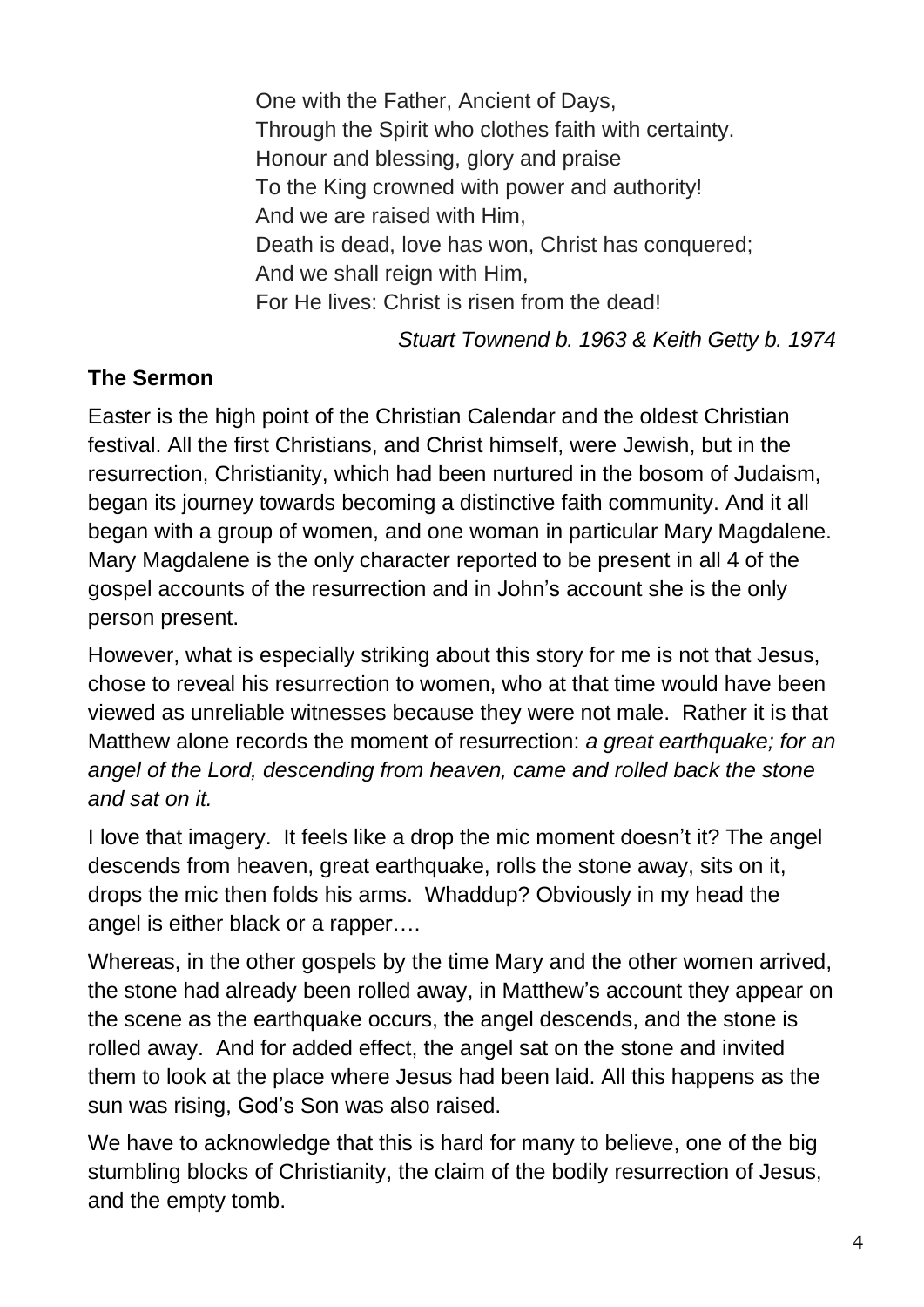However, it seems to me that what differentiates lively Christian faith from lip service and mere religiosity is experience of God at work in your life. Most of us don't encounter the angel of the Lord in an earthquake or see him sitting on a large stone. But if you don't have some experience of the divine, you'll never be changed. Easter is about an encounter with the divine that so impacts you that you are forever changed. This was true for the individuals involved but also for the church in general. This Easter I pray that you would encounter God in fresh new ways, even if they initially frighten you, so that you may be transformed by his grace.

The second thing that I notice about the passage is that the women are given a commission to speak of the resurrection. Twice. First, by the angel in v7 and again by the risen Christ in v10. The most important news that Jesus had to share, Alleluia! That Christ is risen, was shared with a group of women, rather than male disciples. How do the men first find out that Christ is risen, because the women told them. So, I just don't understand why some people struggle to accept women preachers! If there were no women preachers, there would have been no witnesses to the resurrection. However, this is not a new phenomenon. When the apostle Paul talks about the resurrection of Jesus in 1 Corinthians 15, he mentions how Jesus appeared to Peter and the other male disciples but neglects to mention that he first appeared to women. Indeed, Paul neglects to mention any women as witnesses to the resurrection. Odd! Despite this these women clearly fulfilled their commission. They spoke of what they had seen and experienced. But here's the thing you can't speak with authenticity about what you have not experienced. Some of us struggle to speak about our faith because we need a fresh experience of the risen Christ. This Easter I pray that you will experience the risen Christ afresh.

The third thing I notice is the inexplicable absence and presence of Jesus. Though Matthew tells us of the moment of resurrection he is like the other gospel writers silent on the mechanics of resurrection. What exactly happened? What would we have seen if it had been recorded? Intriguingly, after sitting on the stone the angel does not say 'Look, here is Jesus walking out of the tomb.' Alleluia! He is risen! Instead he says 'Look at the place where he lay.' Jesus is absent in that moment. Why is he not there?

But then as the women left the tomb to go find the male disciples, they had another and more significant encounter, this time with Jesus himself. Angels are fine but Jesus himself is much better. *'Suddenly Jesus met them and said*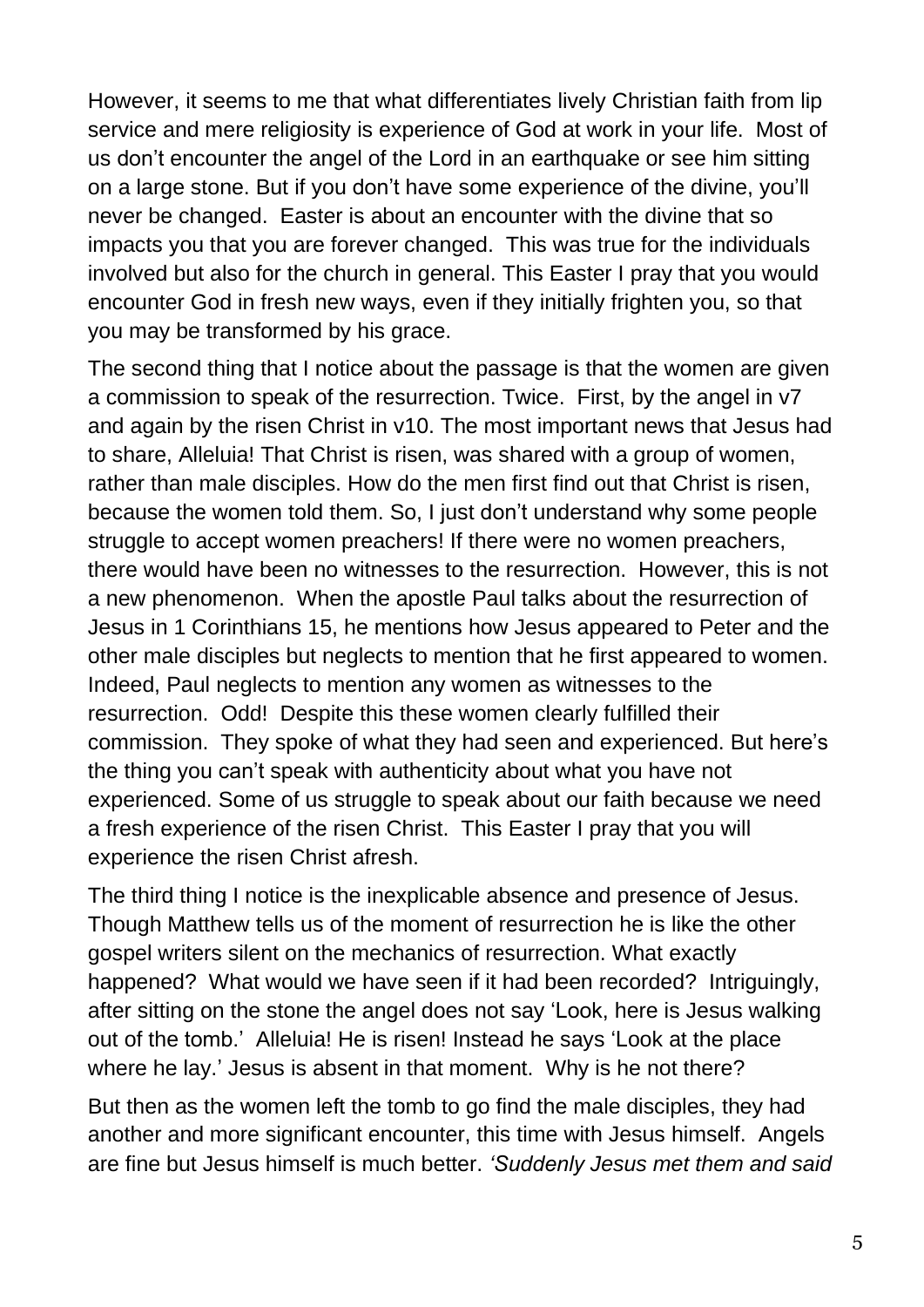*"Greetings"!'* The unexplained absence of the risen Christ is suddenly remedied by his appearing.

Two weeks ago, I talked about the story in John chapter 11 when Jesus showed up 4 days too late to heal his friend Lazarus. There we see that same pattern of inexplicable absence and then presence. And in our lives we notice a similar pattern. When you expect to see Jesus, often he seems inexplicably absent. Then sometimes when you least expect it, he shows up, in undeniable ways. Easter is a reminder that ours is not a domesticated deity, who comes when we whistle, and then performs some tricks for our pleasure and delight. Ours is a wild God, the Lion of Judah, the wind of the Spirit that goes wherever it wills. Nonetheless, this is a God who never abandons us. Our task is to be faithful, and to place ourselves somewhere where we might encounter God, rather than trying to summon God into our situation. Do you know why the women were witnesses to the resurrection? Because unlike the men they placed themselves at the tomb, while the men remained at home. They were in the right place to experience the resurrection glory of God.

The reason that early Christians started worshipping on Sunday mornings, was because they wanted to commemorate and to re-live the resurrection. Eventually, Sunday worship replaced Sabbath observance for Christians. This is a really significant insight. Every Sunday, the reason we gather as a church at all, is to attempt to position ourselves so that we might be in the right place to experience afresh something of the resurrection of Jesus so we might be renewed by his resurrection life and power. Amen.

## **Prayers of Intercession**

## **You are the burning heart of being, Ablaze with love and freedom.**

May all we hold in prayer Be held in this never ceasing gift of life. May we carry that light, that flame, that miracle Into every place of death and despair.

## **You are the burning heart of being, Ablaze with love and freedom.**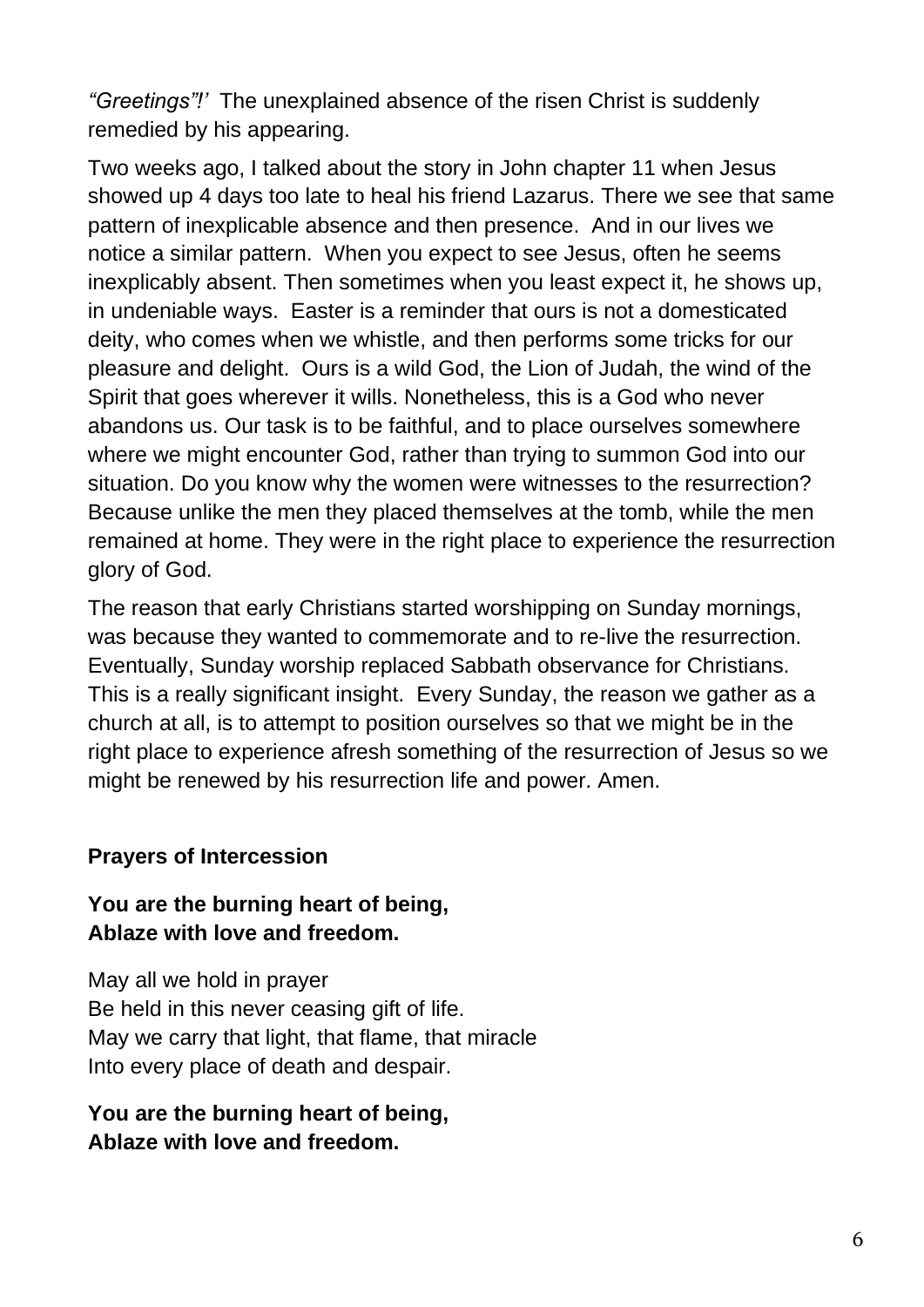*Bring before God the people, places and situations that are on your heart today. You may find it helpful to bear in mind these ever-widening circles in your prayers: yourself & your own family/friends; local church, local area; our region; our whole country; the whole world.*

#### **Collect**

Lord of all life and power, who through the mighty resurrection of your Son overcame the old order of sin and death to make all things new in him: grant that we, being dead to sin and alive to you in Jesus Christ, may reign with him in glory; to whom with you in the unity of the Holy Spirit be praise and honour, glory and might, now and in all eternity. **Amen**

## **The Peace**

The risen Christ came and stood among his disciples, in a locked room, where they sheltered from the crowds that they feared. Meeting them there, where they were, He said, 'peace be with you'.

The peace of the risen Christ be always with you. **And also with you.**

## **STF Hymn 287: When I survey the Wondrous Cross**

When I survey the wondrous cross On which the Prince of glory died My richest gain I count but loss And pour contempt on all my pride

Forbid it, Lord, that I should boast Save in the death of Christ my God All the vain things that charm me most I sacrifice them to His blood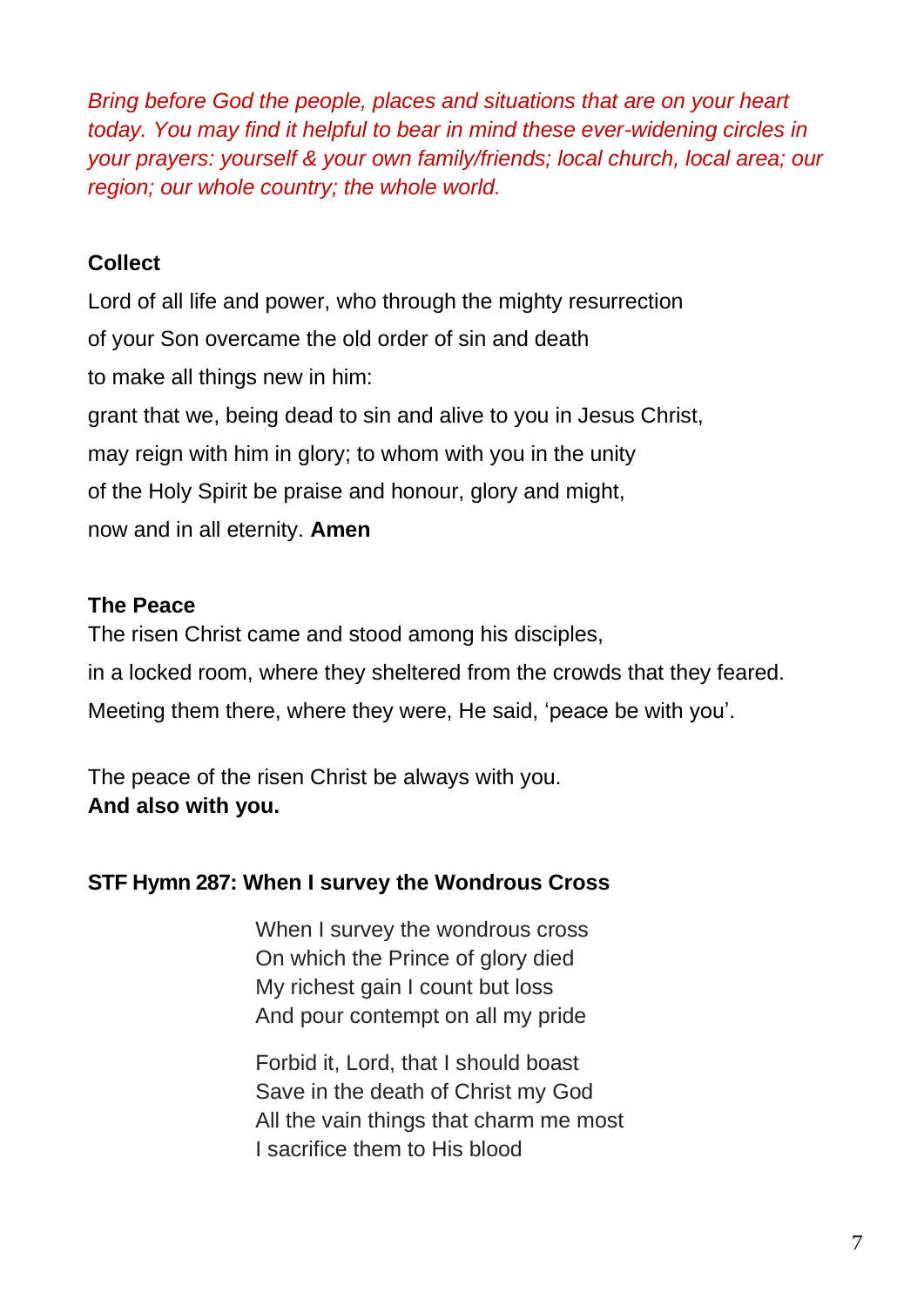See from His head, His hands, His feet Sorrow and love flow mingled down Did e'er such love and sorrow meet Or thorns compose so rich a crown?

Were the whole realm of Nature mine That were an offering far too small Love so amazing, so divine Demands my soul, my life, my all!

*Isaac Watts 1674 – 1748*

#### **Preparation of the Table**

We gather as God's people, in our different places, around this table of our communion. We bring bread, knowing our need to be fed, And aware that many are hungry. We bring wine, knowing our need for joy, And aware that many are lonely. We bring ourselves, trusting that you will take and share Our time, our talents, and our treasures, And make them enough. **Amen.**

#### **Eucharistic Prayer:**

God of all creation, we give you thanks for the story of your love and faithfulness. You recall your people again and again by your unpopular prophets to the vision of radical justice that you set before us.

We thank you for your Holy Spirit that sustains all things, inspiring us with dreams for the future and enflaming us with passion for your world.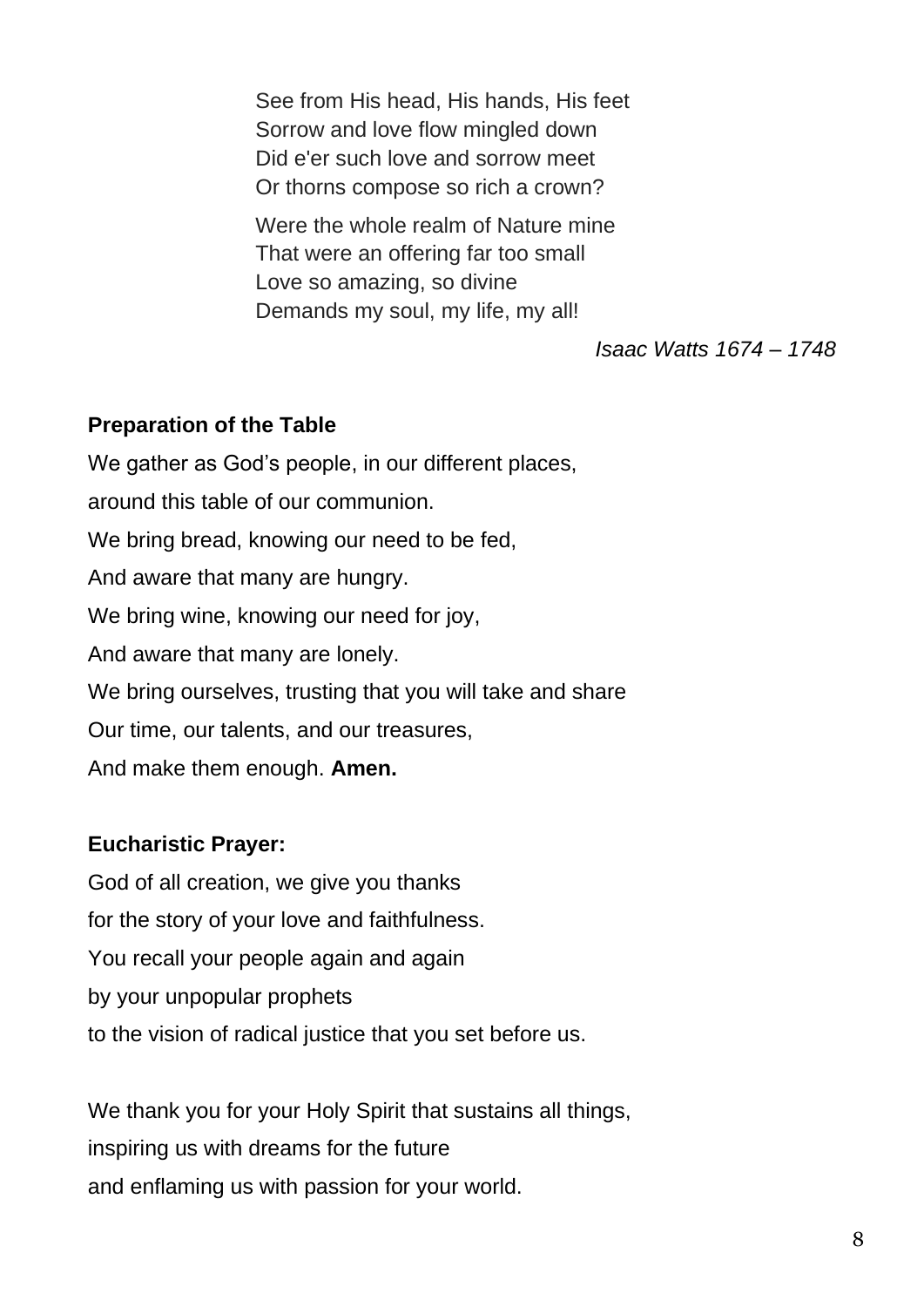We thank you for the embodiment of your justice and love in your Incarnate Word, Jesus Christ.

The crowds came out to see this Jesus, yet at the end they turned on him as those in power sought to destroy his challenge.

On the night Jesus was betrayed A circle of friendship and learning gathered around a table to celebrate the freedom of your people. Jesus blessed you for the food; he took bread, gave thanks, broke it and said: This is my body, given for you all.

Jesus then gave thanks for the wine; he took the cup, gave it and said: This is my blood, shed for you all for the forgiveness of sins. Do this in remembrance of me.

And so, with these fragile things, this bread and this cup we celebrate the strangeness of the cross and resurrection. We hold together the mystery of dying and living, Of sacrifice and empowerment, Of communion and community.

Send your Spirit on us now that we may feed by grace on Christ with opened eyes and hearts on fire.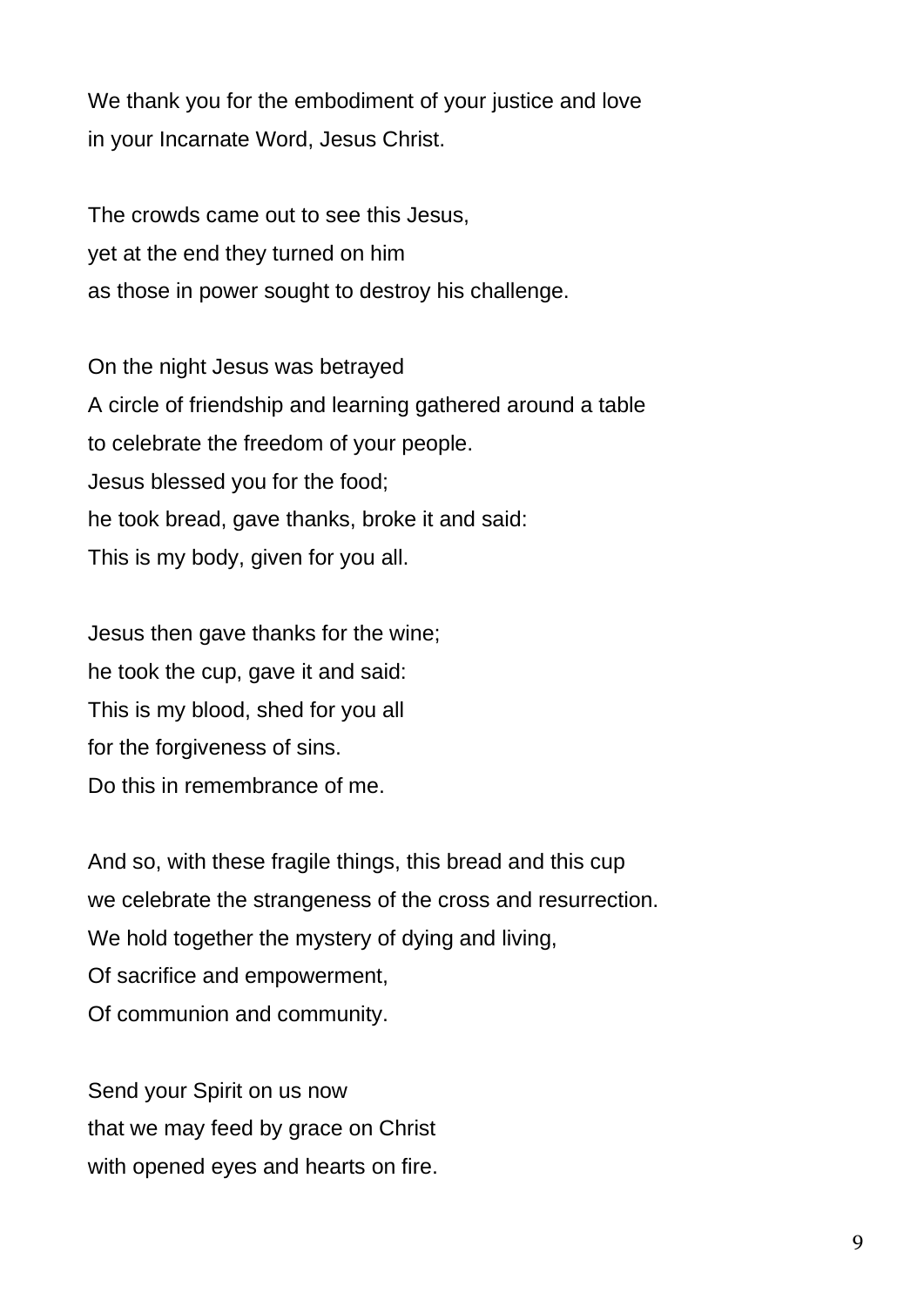May we and all who gather around your table offer ourselves to live for you, anticipating with joy and gladness the feast at your table in heaven which will have no end, when we will see you face to face and know your embrace overcoming all our distancing. **Amen.**

## **The Lord's Prayer**

We say together the prayer Jesus gave us in its modern form:

**Our Father in heaven,** 

**hallowed be your Name, your kingdom come,**

**your will be done, on earth as in heaven.**

**Give us today our daily bread.**

**Forgive us our sins,**

**as we forgive those who sin against us.**

**Save us from the time of trial and deliver us from evil. For the kingdom, the power and the glory are yours, now and forever. Amen.**

*Communion is shared in the minister's home; you may like to eat bread and wine in your own home too as a sign of our unity even while apart.*

## **Post communion prayer**

May we who have shared in the reality of our communion

Without being physically present to one another

Know the reality of your presence with us always.

May we who are living in this time of brokenness and separation

Know your wholeness in our hearts and in our communities.

May we who hunger for a time when we may be together again

Feed a world hungry for love and justice. **Amen.**